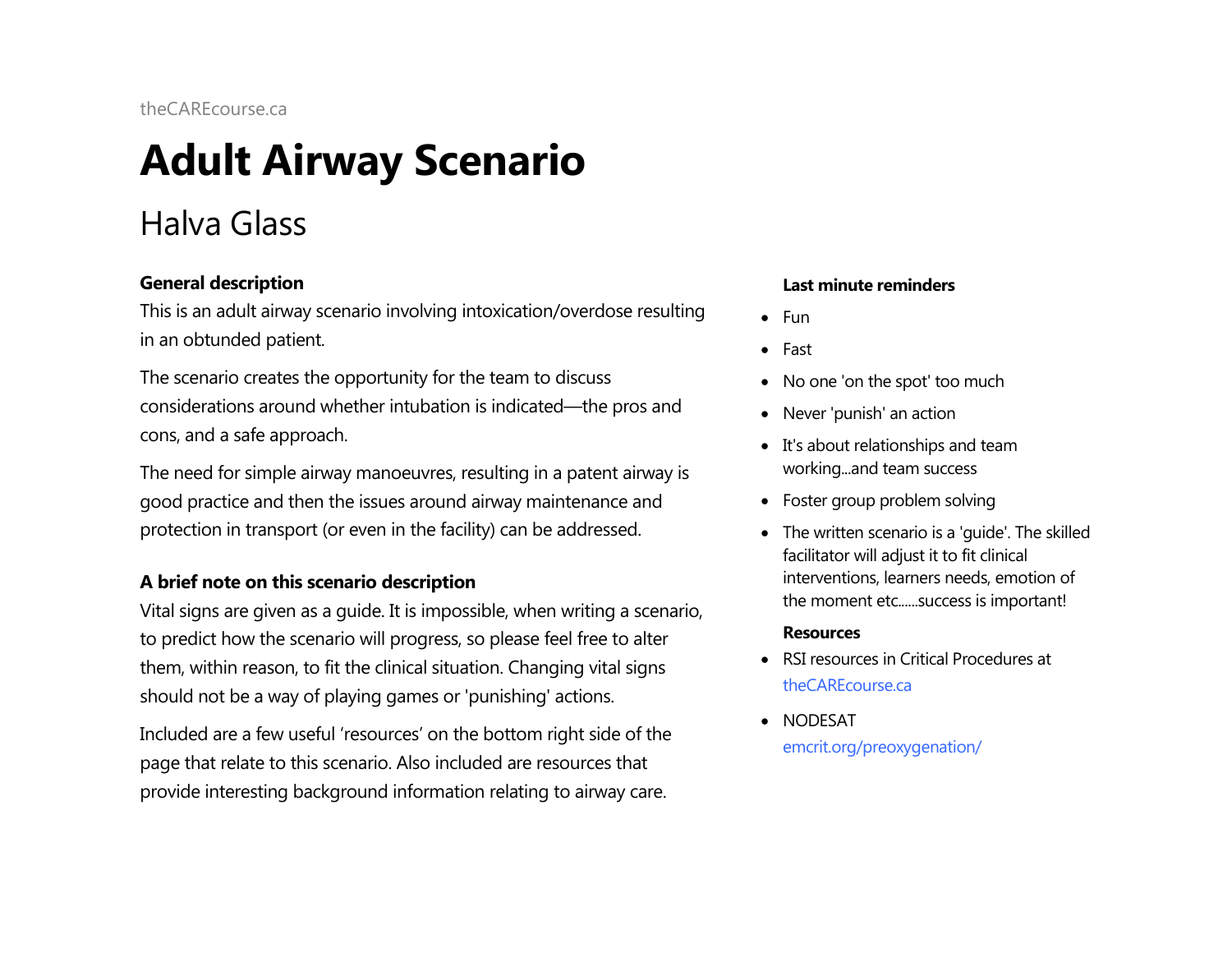### **Halva Glass**

### **Background** (*read aloud at outset*)

### NAME—Halva Glass.

A 43 year old woman is brought in by the ambulance  $\sim$  10 minutes after a 'pre-alert' message is received by the facility by phone. She is said to be 'unconscious' and 'has been drinking'. The ambulance and police were called to her house. She was in the front yard on the ground.

She had been seen in the general store a little earlier in the day.

You know her as a patient. She previously had an alcohol problem but had been dry for the last 4 years.

### **Initial Vitals**

|  |                         |  | <b>Appears</b> HR 68 BP 112/60 RR 16 Temp 36.1 ax $O_2$ Sat 93% on $O_2$ |  |
|--|-------------------------|--|--------------------------------------------------------------------------|--|
|  | Eyes 2 Verbal 2 Motor 2 |  | Gluc $4.1$                                                               |  |

### **Additional History** (info given *if* participants ask)

|                                          | <b>Symptoms /</b> As above. Early on the                                                                                            |  |  |  |
|------------------------------------------|-------------------------------------------------------------------------------------------------------------------------------------|--|--|--|
| <b>Story</b>                             | police arrive from her                                                                                                              |  |  |  |
| "What's<br>going on?"                    | house and inform you that<br>an empty bottle of<br>lorazepam, in someone<br>else's name, was found in<br>the bathroom of the house. |  |  |  |
| <b>Allergies</b>                         | Not known.                                                                                                                          |  |  |  |
| <b>Meds</b>                              | Unknown. None on the<br>pharmanet search                                                                                            |  |  |  |
| Past<br><b>Medical</b><br><b>History</b> | Known to you—alcoholic in<br>the past but had been dry<br>for the last 4 years. Not<br>seen in Emerg in the past<br>two years.      |  |  |  |
| <b>Last Meal</b>                         | Not known                                                                                                                           |  |  |  |
| <b>Events</b>                            | As above                                                                                                                            |  |  |  |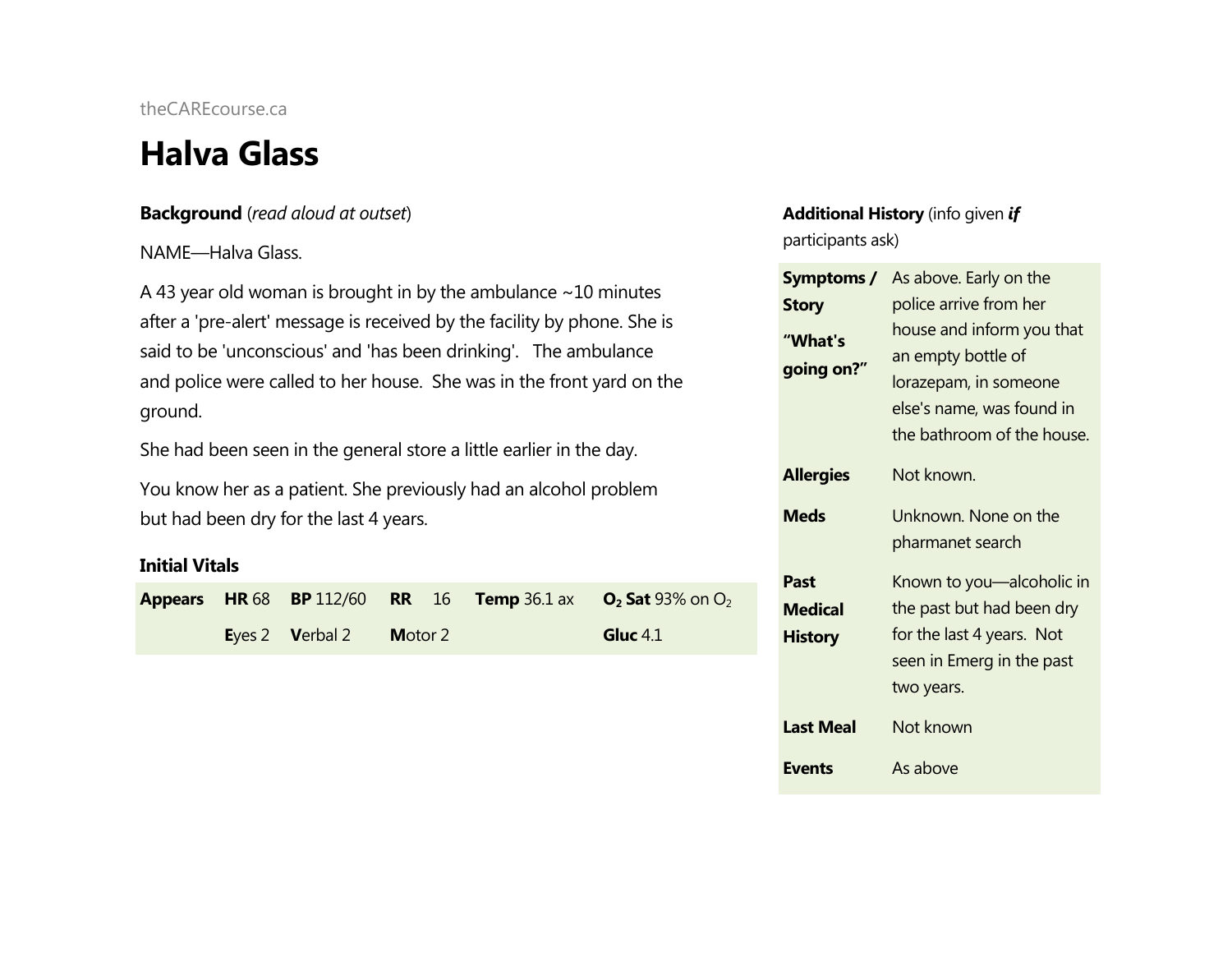### **Initial Assessment**

Supine.

Airway—snoring respiration.

Breathing—a bit shallow.

Circulation—as per vitals, no bleeding seen.

General Exam—unremarkable.

**Repeat Vitals** (if airway opened and maintained and oxygen given)

|  |                                       |                 |  | <b>Appears</b> HR 74 BP 110/68 RR 14 Temp 36.0 ax $O_2$ Sat 98% on $O_2$ |
|--|---------------------------------------|-----------------|--|--------------------------------------------------------------------------|
|  | Eyes 2 $\blacktriangleright$ Verbal 2 | <b>M</b> otor 2 |  | Gluc $4.4$                                                               |

**Repeat Vitals** (post-intubation)

|  |                                 |                  |  | <b>Appears</b> HR 100 BP 112/62 RR - Temp 36.3 ax $O_2$ Sat 100% on $O_2$ |
|--|---------------------------------|------------------|--|---------------------------------------------------------------------------|
|  | $\text{Eyes} - \text{Verbal} -$ | <b>Motor</b> $-$ |  | Gluc $4.1$                                                                |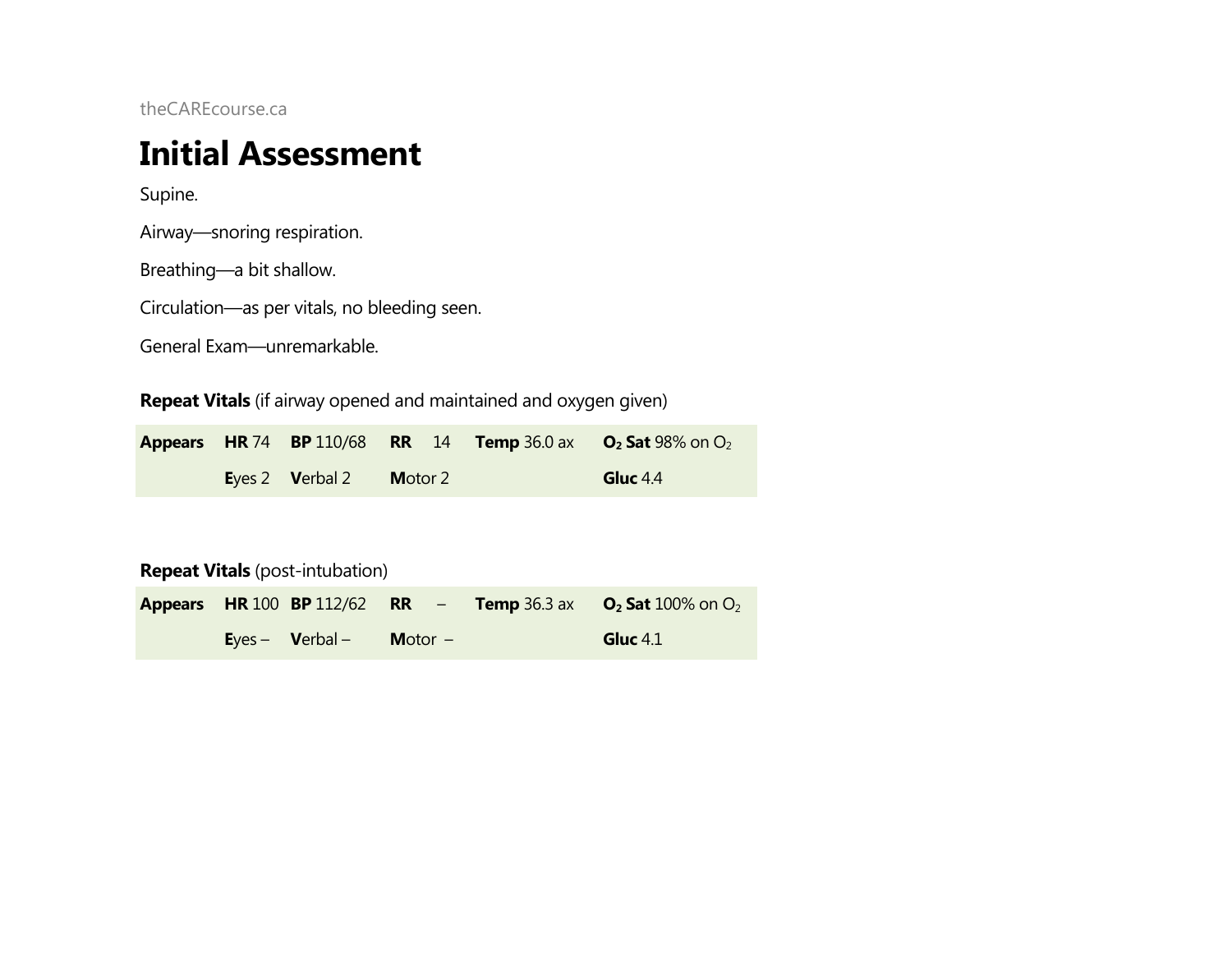### **Developments** (depending on management)

- 1. Jaw thrust and/or lateral positioning / dependent positioning helps open the airway control. But, if the jaw thrust is removed, snoring resumes and  $O<sub>2</sub>$  Sat. falls.
- 2. Gags if oropharyngeal airway is inserted. Tolerates nasopharyngeal airway.
- 3. Respiratory rate remains on the low side with poor ventilation. This can be controlled with jaw thrust/positioning and supported ventilation with bag-valve mask.
- 4. Will need definitive airway management if not improving or if trending down—which she is.
- 5. Delayed sequence intubation (DSI) is indicated (DSI = RSI but with good attention to pre-oxygenation and being well prepared).
- 6. Post intubation care (early recheck of vital signs, deal with hypotension, blood gases or ventilate to end-tidal  $CO<sub>2</sub>$ ).
- *7.* Intubation success is important—assist the learner, if necessary, to ensure that success. *(Continued on the next page.)*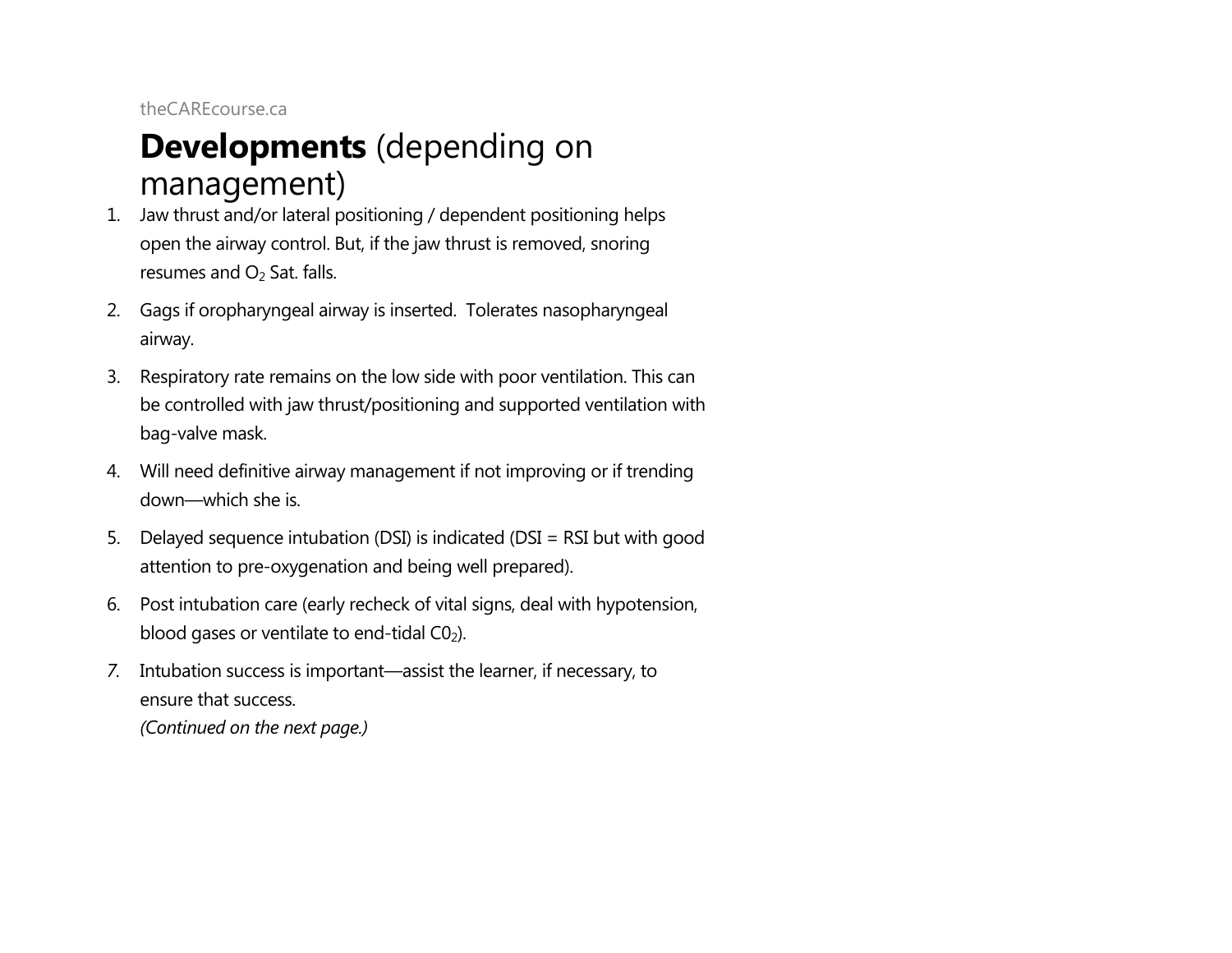### **Developments** *(continued from the previous page)*

- 8. If intubation is achieved early, move on to monitoring, bagging technique (rate, volume), ventilator use (if available)—and transport considerations.
- 9. LOC will not improve even if given IV fluids, Naloxone (0.4mg IV up to 5 doses) or Dextrose (which would bump her glucomter reading up to 8, from 4).
- 10. ECG shows simple sinus tachycardia.

# **Learning opportunities**

- 1. Care when inserting oropharyngeal airways (and less so, nasopharyngeal airways)—look for gag reflex.
- 2. Assisting ventilation, ie. bagging, with her, rather than against, to avoid inflating her stomach.
- 3. During pre-oxygenation, we usually avoid 'bagging' pre-intubation if a patient has adequate respiratory drive/function, to avoid increasing the risk of aspiration from a distended stomach.
- 4. Mitigating the three main risks of intubation—aspiration (suction, be ready to roll the patient)—can't intubate, can't ventilate (rescue airway tray, good pre-oxygenation)—hypotension (large bore IV, pre-drawn push-dose pressors).

*(Continued on the next page.)*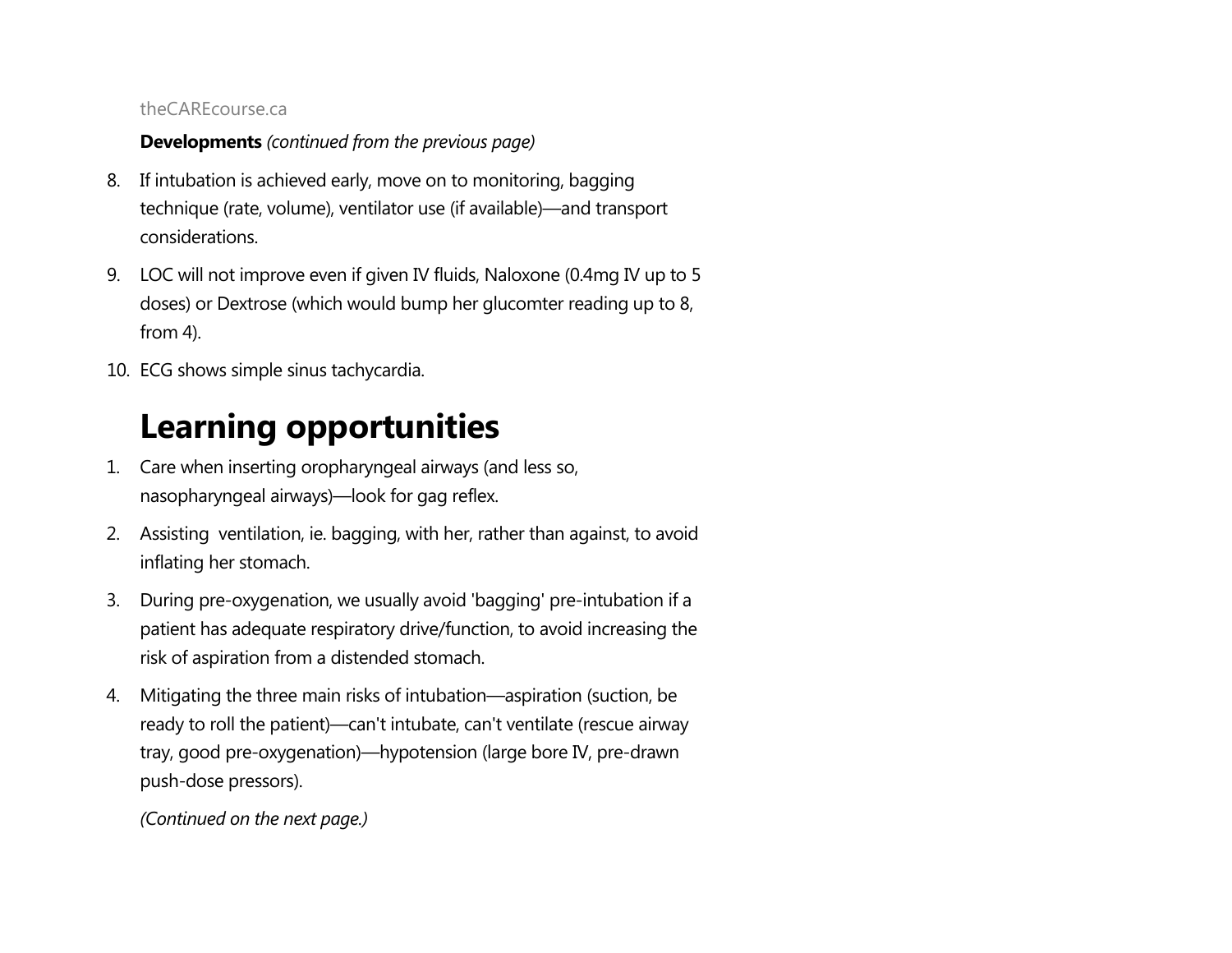### **Learning opportunities** *(continued from the previous page)*

- 5. Importance of avoiding/noticing post intubation hypotension in head injury Cycle the BP monitor as soon as possible after the tube is passed.
- 6. Early decision making around controlling the airway.
- 7. Attention to pre-oxygenation—non-rebreather mask with reservoir bag—avoid positive pressure ventilation if possible (so as not to inflate the stomach)—gentle sedation (not in this scenario) may be needed to allow adequate pre-oxygenation.
- 8. Use of nasal cannulae with high flow oxygen for apnoeic oxygenation— 'NODESAT'.
- 9. Early need for maintenance sedation is not always obvious (rocuronium is a long acting paralytic and may outlast the anaesthetic agent used).
- 10. Pros (paralysis, less likely to extubate) and cons (masking of seizures) of maintenance paralytic.
- 11. Ventilator settings.
- 12. Transport—taking enough drugs—need to have pre-drawn and pushdose rather than relying on the pump working well.
- 13. Team working in a stressful situation.
- 14. Team debrief